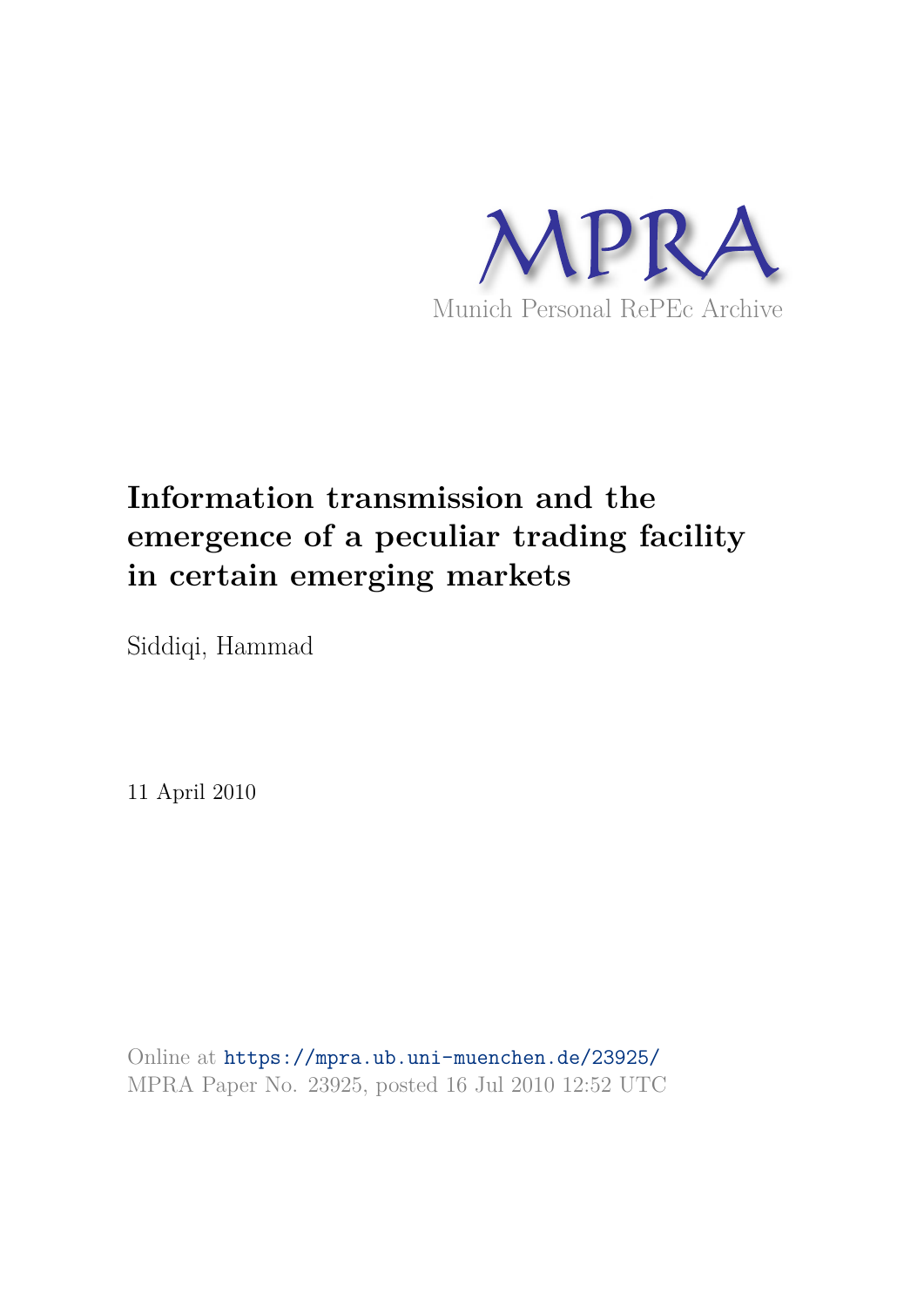# **Information Transmission and the Emergence of a Peculiar Carry Over Transaction Facility in certain Emerging Markets**

Hammad Siddiqi Department of Economics Lahore University of Management Sciences [hammad@lums.edu.pk](mailto:hammad@lums.edu.pk)

# **Abstract**

A peculiar carry over transaction facility has been associated with emerging markets of India and Pakistan. We show that the trading facility can be considered a market response to the information gaps in these markets. Information can be credibly transmitted through this trading facility. Hence, the emergence of such a trading facility is, perhaps, an example of a creative market response to information problems.

**Keywords:** Information Asymmetry**;** Information Transmission; Emerging Markets; Perfect Bayesian Equilibria; Badla Finance

JEL Classification: D82; D00; G10; N20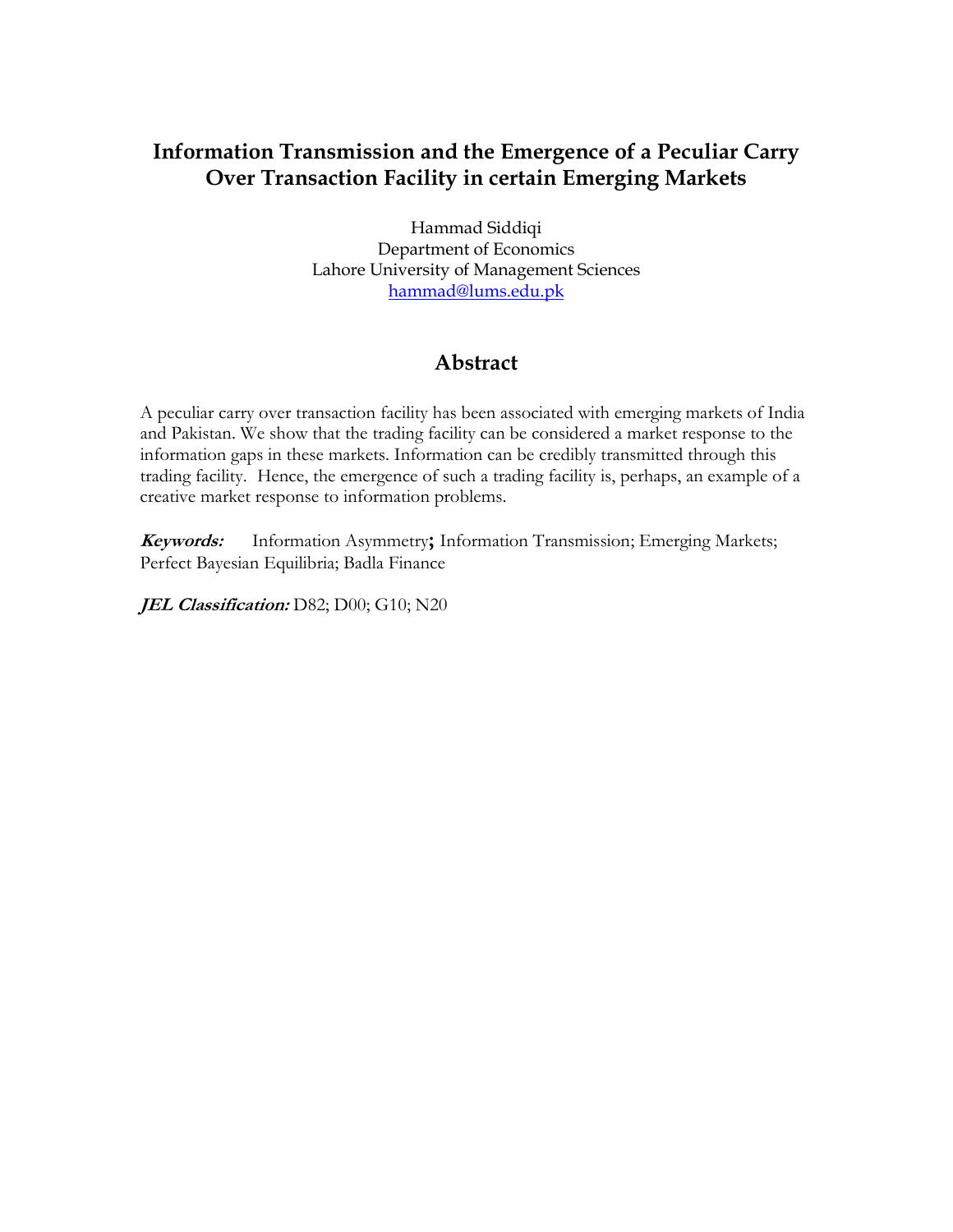## **Information Transmission and the Emergence of a Peculiar Carry Over Transaction Facility in certain Emerging Markets**

"[The information gaps] might change some of the performance characteristics, not to mention the institutional structure, of markets in which they appear." Michael Spence, *Nobel Lecture (American Economic Review, 2002)* 

A peculiar carry over transaction (COT) facility is associated with prominent emerging stock markets of the Indian sub-continent. In this paper, we show that it can be considered a creative market response to the information gaps existing in these emerging equity markets. The trading facility is perhaps a vehicle for credible information transmission. Hence, it serves to eliminate information gaps. In this sense, the trading facility provides one example of how information gaps change the structure of markets in which they appear.

 Ever since Akerlof (1970), it has been argued that information flows are necessary for markets to function properly in a world of asymmetric information. If buyer and seller have different information regarding the value of the item to be exchanged, a "lemons market" may arise. Unable to distinguish between high-quality and low-quality goods, buyers may not be willing to pay a price that elicits the supply of anything other than the lowestquality items. Consequently, potential gains from trade may go unrealized. A large number of papers in economics and finance have identified various information transmission mechanisms operating in financial markets. See Riley (2001) for a survey. In this paper, we identify one such mechanism associated with the emerging equity markets of India and Pakistan. The mechanism operates in the form of a peculiar COT facility.

The COT facility, known as *badla* in local parlance, allows carry forward of open positions from one settlement date to the next. The party carrying forward its position pays a charge called the *badla* rate. An example clarifies. Suppose an investor buys 100 shares of stock X on Monday at Rs 1000 per share. Assume the settlement system is  $T+2$ , which means that the payment and delivery takes place two days after the transaction. That means, in our example, the investor is required to pay Rs 100,000 on Wednesday to the seller in exchange for the shares. If he does not have enough funds on Wednesday, he could defer settlement till the next settlement date (Friday) by using the following process: The *badla*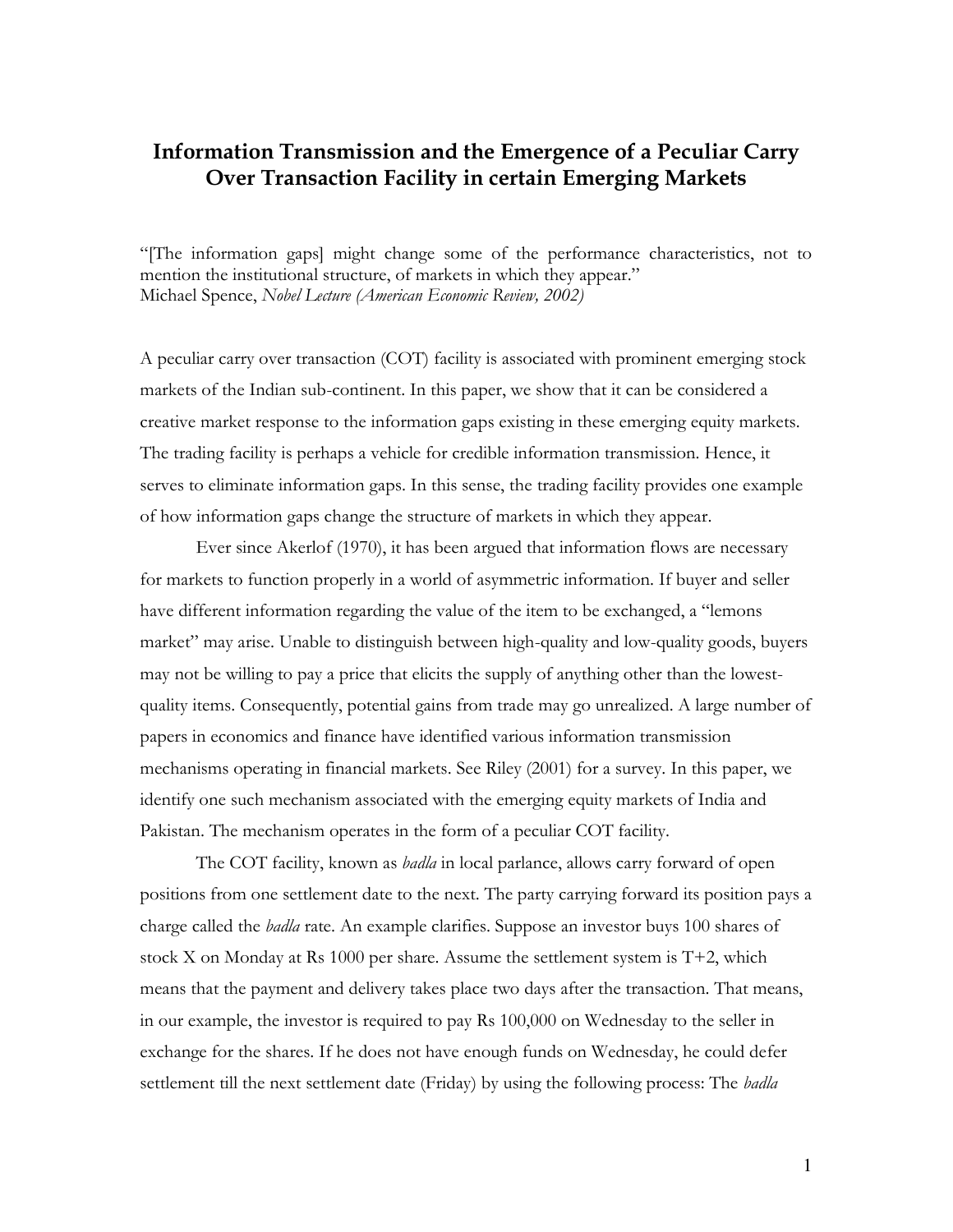financier pays the money and takes delivery from the seller<sup>1</sup>, however, at the same time, the financier sells the shares to the investor at a price in excess of Rs 100,000. Since the sale will be settled on the next settlement date, the investor benefits as his open buy position has been carried forward. The financier benefits since the purchase price is set to be in excess of Rs 100,000. The annualized percentage excess amount is termed the *badla* rate. The financier holds the shares as collateral till settlement.

The *badla* first emerged in the Bombay Stock Exchange, which is the oldest stock exchange in Asia*.* The Bombay Stock Exchange formally started operations in 1875. The history of *badla* can be traced back to that period. *Badla* remained in its original form in the Indian markets till the mid 90s when reforms were first introduced with an objective of better managing the default risk (Somanathan (1998)). It remained in its original form in the Pakistani markets till 2005. In its original form, *badla* could be used to carry forward transactions indefinitely and there were no margins. With reforms, *badla* trade was limited to 90 days and some margin requirements were introduced (Somanathan (1998)). However, the margin requirements were small and never exceeded 5% in the case of Pakistan and 10% in the case of India. Even such small margin requirements were not effectively enforced.

The key feature of *badla* system is the exposure of *badla* financier to counterparty risk. The risk is difficult to manage, between the transaction and settlement dates, since the clearing house does not guarantee this transaction. The counterparty (investor) is more likely to be forced into a default precisely when the collateral is eroded. That is, in a sharply falling market.

*Badla* is not a call option since the financee is obligated to pay the financier and take delivery of shares on expiry, whereas in a call option, payment and delivery is at the discretion of the buyer. *Badla* is not equivalent to a futures contract since, in a futures contract, exchange is the counterparty to each transaction (and enforces margin requirements), whereas, a *badla* contract, is effectively between a financee and a financier. *Badla* appears strange in the context of a spot market since it effectively superimposes a feature of the futures market (settlement in the future) onto the spot market. *Badla* is not like any derivative instrument (option, futures contract, or forward contract) as with a derivative

 $\overline{a}$ 

 $1$  The per-share amount paid by the financier depends on the closing price on Wednesday. In our example, we assume that this price is equal to the price on Monday for simplicity. However, if it is lower, the financier pays the lower price and the investor pays the difference.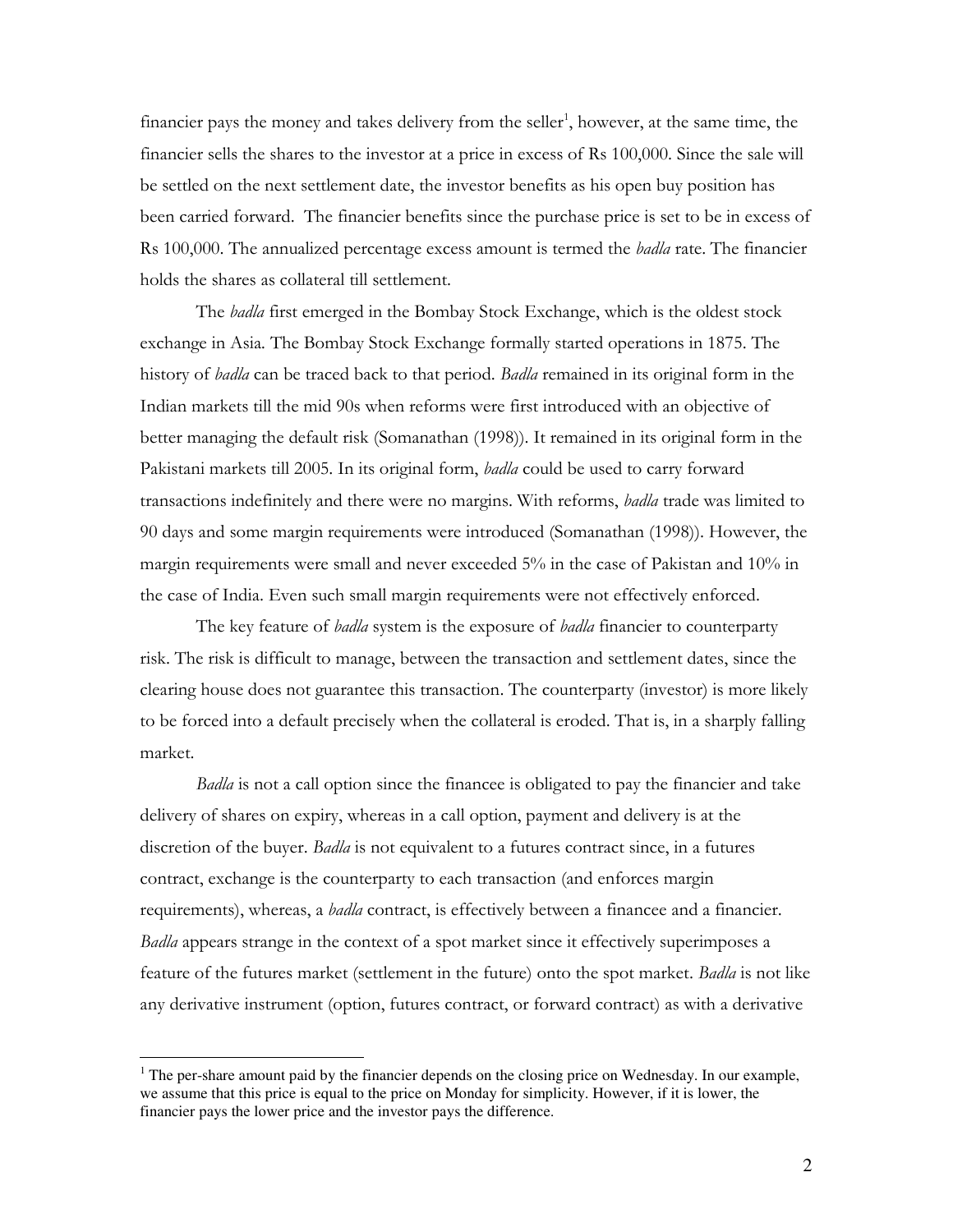contract, the settlement price is known in advance. Whereas in *badla*, the final settlement price (and even the date) is unknown. Hence, unlike derivatives, *badla* cannot be used for hedging purposes. To our knowledge, such a carry over transaction facility has never existed in any other stock market outside of India and Pakistan.

To appreciate how peculiar this COT facility is in the context of a stock market, consider the standard leveraging instrument typically used in other stock markets; margin financing. Margin financing is a loan against shares with margin requirements and margin calls. Under margin financing, typically a broker gets a credit line from the bank, from which loans are given out to clients. An example clarifies. Suppose a client has a portfolio worth Rs.100,000 with a broker. If the margin requirement is 50%, he can get a loan of Rs 50,000 from the broker (who in turn gets it from a bank) by pledging his portfolio of Rs 100,000 as collateral. If share prices fluctuate, margin calls are made so as to keep the value gap between the shares and the loan higher than a certain percentage. In the US, minimum margin requirements are set by the Federal Reserve Board. Margin financing is a much safer instrument since exchange is involved in controlling risk through margin calls and the amount of loan given out is a fraction (typically 50%) of the value of shares pledged as collateral. Margin financing is essentially a loan against shares already owned by the borrower. In contrast, *badla*, is not a loan against shares already "owned" by the borrower. It is a carry over transaction facility that typically by-passes the exchange. So, *badla* financier bears all the risk with hardly any margin involved. *Badla* facilitates a carry forward transaction in which the financier is fully exposed to the default risk whereas a margin financier is in a much more secure position since exchange manages the default risk through margin calls and margin requirements.

How large is the counterparty risk faced by the financier? The counterparty risk is significant and has resulted in various payment crises in both India and Pakistan. In one instance, in May 2000, in a chain reaction, several brokers (who were also *badla* financiers) in the Karachi Stock Exchange (KSE) defaulted as share prices fell and *badla* borrowers could not pay up. In another instance, KSE remained practically closed for several months in 2009 when a crisis linked to *badla* led to the imposition of a price floor*.* Similar crises linked to *badla* happened in major bourses of India too. Due to the crises caused by the counterparty risk, authorities in both India and Pakistan tried to eliminate *Badla* several times. In both India and Pakistan, after each ban, *badla* was started again in a modified form with an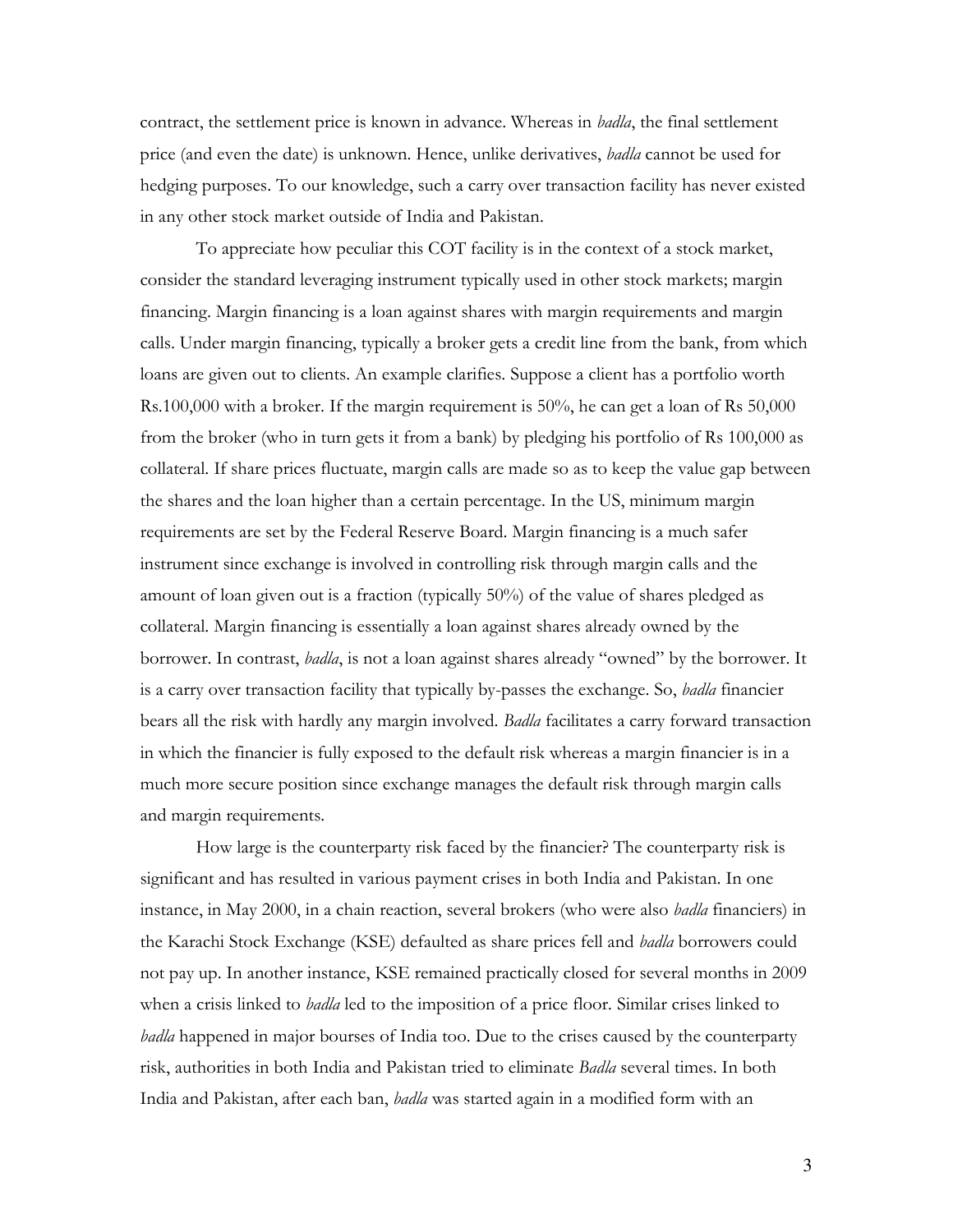objective of better managing the counterparty risk. Eventually *badla* was officially banned from Indian markets in 2001, and from the Pakistani markets in 2009. However, it still continues without the official approval in both countries.<sup>2</sup> Presently, a debate is raging in Pakistan to once again give an official nod to *badla.* 

Typically, *badla* is considered a facility that relaxes the short term liquidity constraint of investors. In this paper, we argue that there is much more to the story of *badla* than meets the eye. We show that *badla* maybe a vehicle for credible information transmission from brokers (who are the main financiers) to general investors. The emergence and subsequent thriving career of *badla* in the sub-continent can be considered a creative market response to information gaps that plague the markets of this region.

As mentioned earlier, an interesting fact is that financiers are typically brokers. Why don"t other financial institutions participate in this market, especially when such participation has been actively sought by regulators? It appears that brokers get some benefit from *badla,*  which is not available to others. This perception is further re-enforced, when one realizes, that the official banning of *badla* has been fiercely resisted by the broker community whenever such a ban is proposed (Echeverri-Gent (2001)). Another feature is that *badla*  volumes vary substantially from stock to stock but *badla* rates are typically the same across stocks.<sup>3</sup>

 In this paper, we argue that the benefits available to the broker community are twofold from providing *badla* finance. One type of benefit is easy to see, however, the other type is more subtle. Firstly and quite plainly, *badla* finance relaxes the short-term liquidity constraint faced by certain investors. This increases the transaction volume. As brokers charge a commission on transactions, income of brokers goes up. Secondly, and perhaps, more importantly, *badla* is an instrument that brokers use to credibly transmit information to investors. It is likely that brokers have superior information about the value of shares. They have dedicated research departments who specialize in building networks with managers of the firms. Insider-trading is practically not considered a crime in these markets and brokers are widely believed to aggressively seek such information. Khwaja and Mian (2005) have shown that brokers make substantially large profits when they trade on their own account when compared to the gains accruing to clients when they act as intermediaries for them.

 2 Badla come back via margin trading, *The Financial Express,* Aug.19, 2002.

<sup>3</sup> Data on *badla* is available at www.kse.org.pk.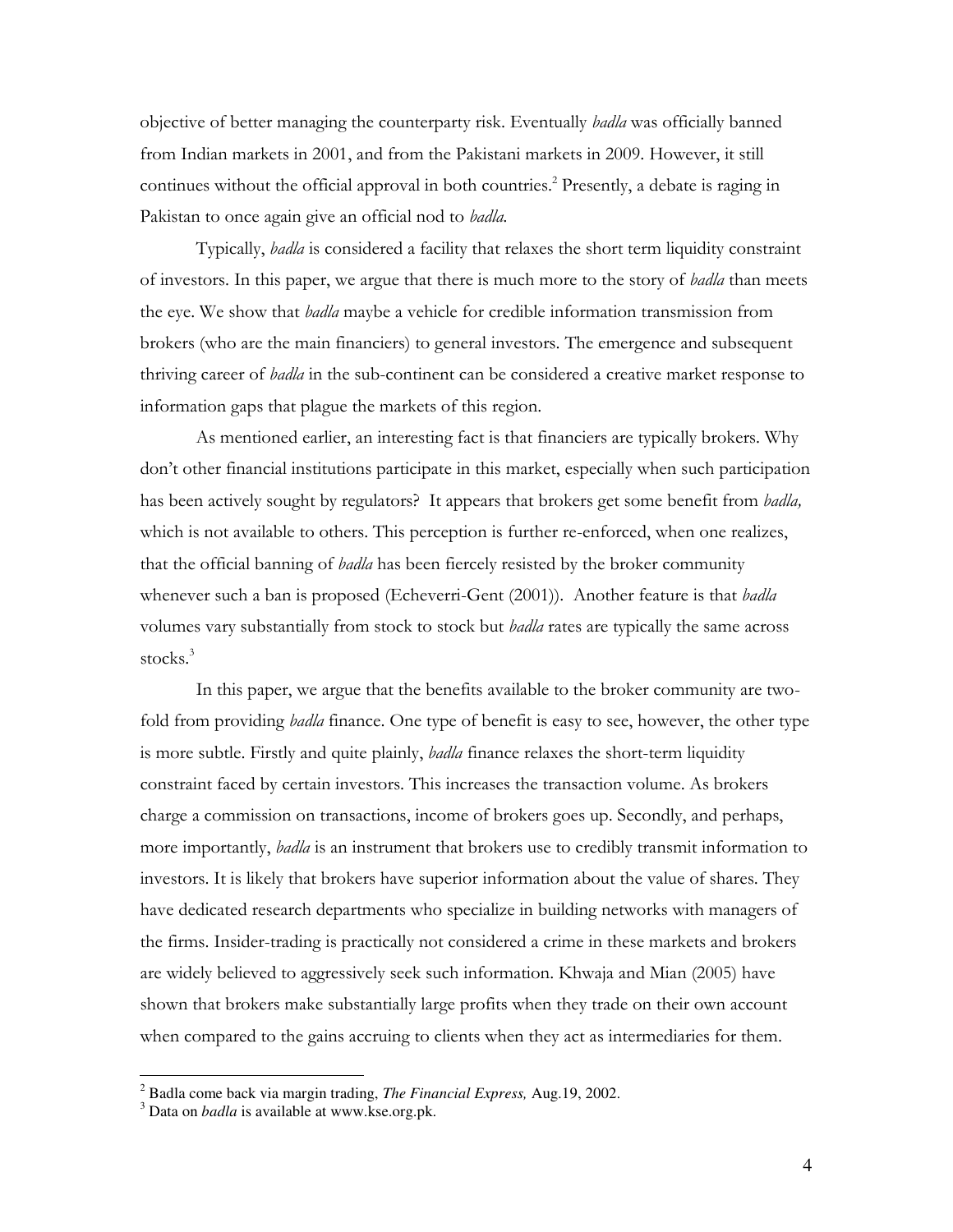However, whether a broker is trading on his own account or trading on behalf of a client is not public information and this way of transmitting information is not credible either for obvious reasons.

We argue that *badla* provides a unique and credible way of transmitting this information. The amount of *badla* available in each stock is public information and the broker-financier faces significant counterparty risks. The existence of counterparty risk makes information transmission credible. Furthermore, counterparty risk is lower for high value stocks when compared with low value stocks. If marginal counterparty risk is inversely related to the quality of the stock as a vehicle for *badla* investment, signaling equilbria can exist as the "single crossing property" is satisfied. So by providing more *badla* in high value stocks, the broker-financier can credibly transmit his private information. Stocks are revalued in the light of transmitted information. Consequently, the broker"s commission goes up.

If one considers the history of *badla* (started in Indian markets in the 19<sup>th</sup> century), an interesting fact emerges. *Badla* has always been supported by the broker-community and considered an essential aspect for the proper functioning of market except for one instance in Pakistan. In early 2009, brokers at the Karachi Stock Exchange (main stock exchange in Pakistan) signed a petition calling for the official banning of *badla.* What were the reasons behind this sudden change of heart? We will see that an earlier decision by the regulator to cap *badla* volumes may have played a role. The regulator placed an upper limit on *badla*  volume to limit the systematic risk; however, it may have had an unintended consequence of changing brokers" opinion about it, as we will see in the model.

*Badla* is not only useful because it transmits information and leads to proper valuation of stocks but is also directly productive to the broker-community as its leads to an expansion in trading volume due to relaxation of the short-term liquidity constraint. Hence, *badla* falls in the category of productive signaling. Spence (1973) introduced the idea of signaling in the context of education. The idea has been widely applied since then. However, in contrast to Spence (1973), the model presented here identifies signaling equilibria which are productive. Another example of a paper with productive signaling equilibria is Ben-Shahar (2008), who identifies maintenance costs in the property market as a signal of private information.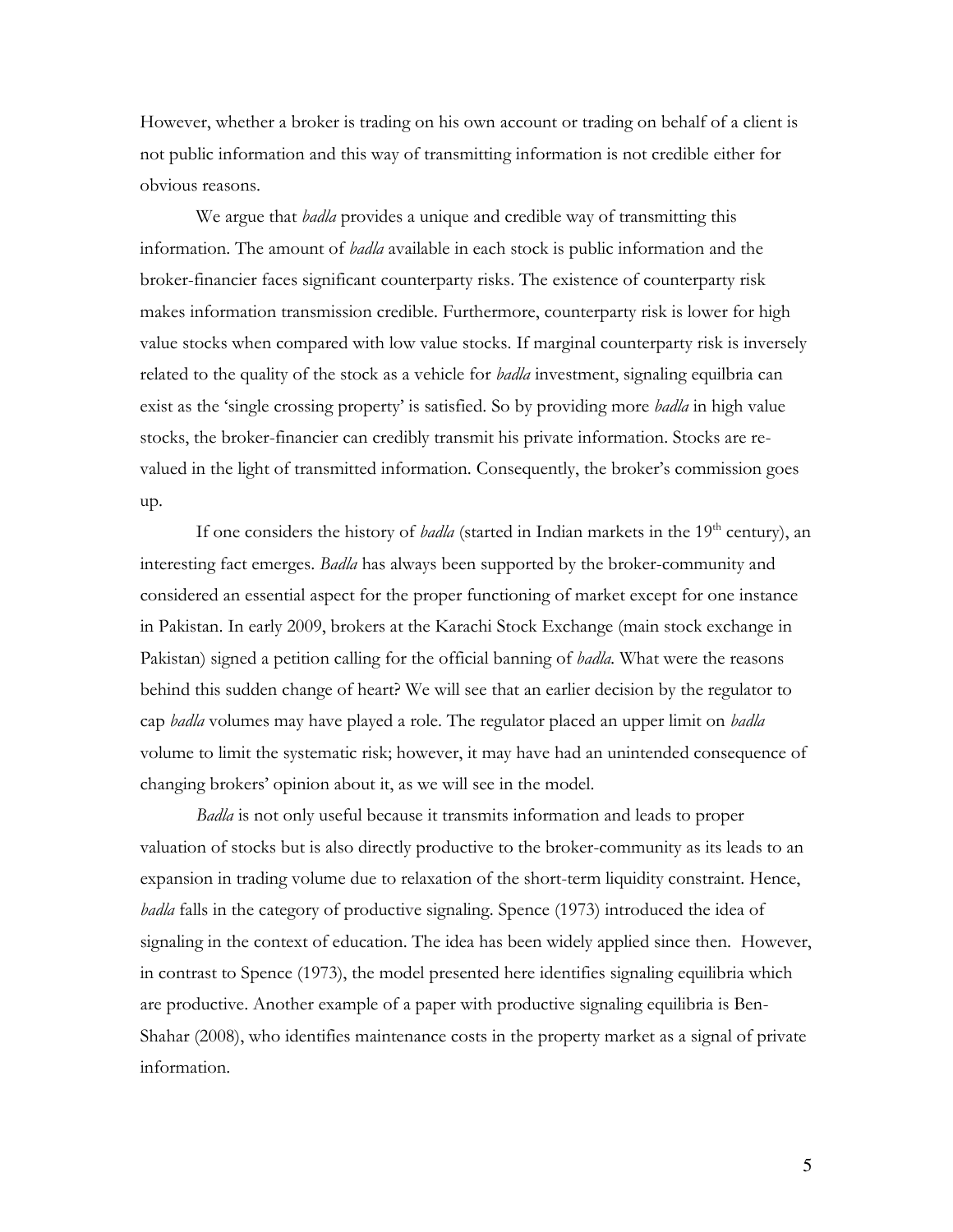Typically, models that identify signaling equilibria usually identify non-productive equilibria. Ross (1977) identifies the management's choice of debt level as a possible indicator of true value to outsiders. Leland and Pyle (1977) point out that the amount of selffinancing by entrepreneurs can be a credible indicator of value. Bhattacharya (1979), Meyers and Majluf (1984), Vermaelen (1984), John and Williams (1985), and Miller and Rock (1985) are other examples of models in which managers successfully transmit their private information to outsiders through various credible signals. Literature on signaling is wide and varied. Some examples are Choi (2001), Lutz (1989), and Milgrom and Roberts (1986). For a survey, see Riley (2001).

 The emergence of a peculiar COT facility in prominent emerging markets is an interesting phenomenon well worth studying. However, despite its interesting role, little academic research exists on the topic. To our knowledge, the only published article directly concerned with *badla* is Berkman and Eleswarapu (1998)*.* They empirically study the impact of banning and re-starting *badla* on volumes and prices in the Bombay Stock Exchange. To our knowledge, the model presented in this paper is the first ever theoretical study aimed at explaining the emergence and subsequent thriving career of this peculiar COT facility as an information transmission mechanism.

#### **1. The Model**

In this section, we present a model in which there are only two types of firms. The model is generalized to infinitely many types in section 2.

Type 1's profit is characterized by a random variable X, which is uniformly distributed on [0,d], whereas type 2's profit is uniformly distributed on [0,c]. Type 1 is superior to type 2 in the following way:  $d > c$ . At the beginning of each period, nature decides whether a given firm is of type 1 or type 2. The profits are realized at the end of each period. There is a representative broker who is also a *badla*-financier. At the beginning of each period, he chooses how much *badla* to provide in each type of stock. The broker-financier observes nature"s move, but the move is not observed by the market. Each firm is a going concern (lives forever).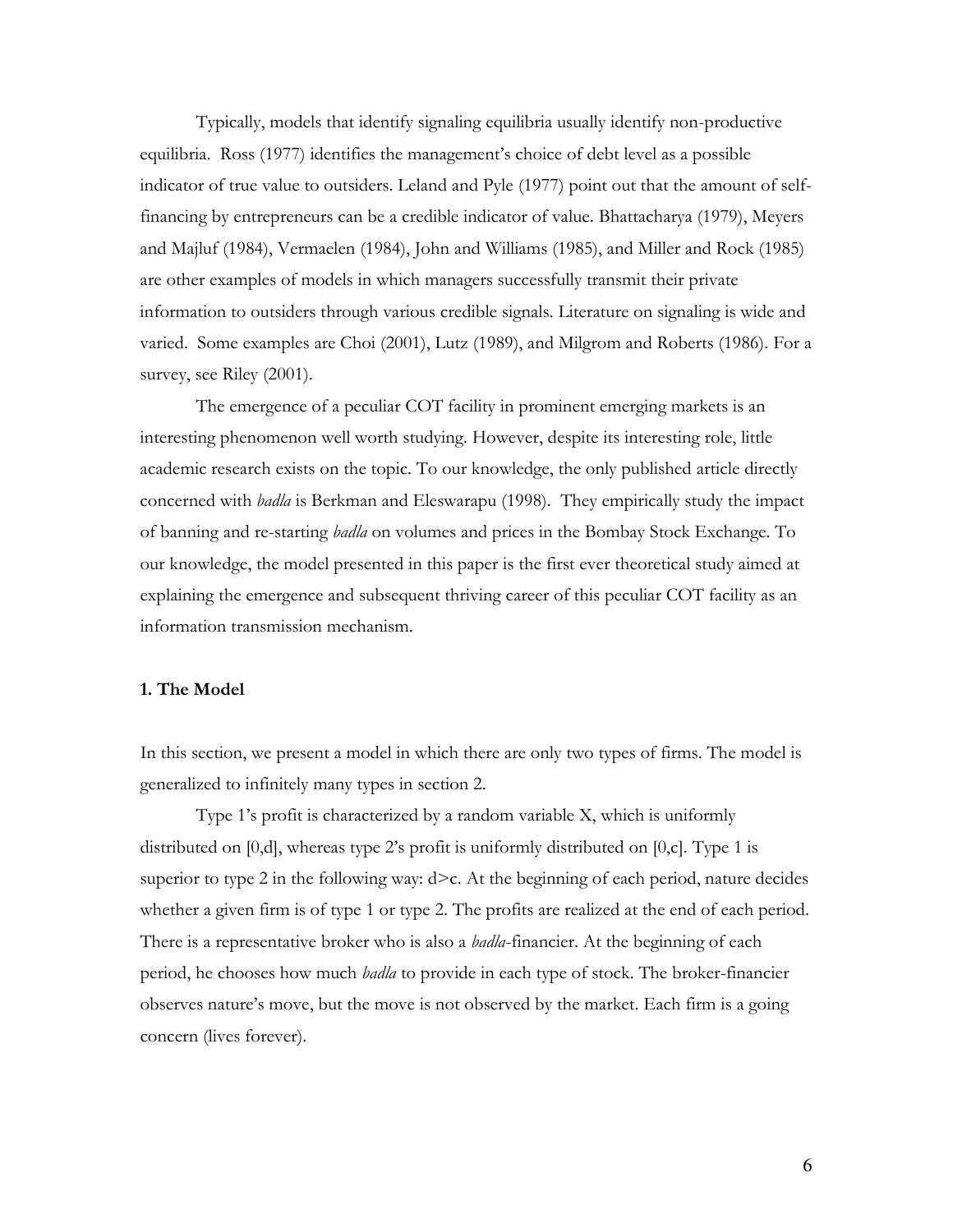



Figure 1 shows the game in extensive form. Three things happen at the beginning of each period. Firstly, nature (N) makes it move and decides the type of a given firm. The move is observed by the broker-financier but not by the market. Secondly, the brokerfinancier (BF), chooses the amount of *badla* finance (B) to provide. This move is observed by the market. Thirdly, market  $(M)$  determines the value of the firm  $(V(B))$  and in doing so indirectly affects the commission income of the broker. At the end of the period, profit of the given firm is realized. The frequency of type 1 firms is assumed to be 'a', with  $a<1$ , at any give point in time, so frequency of type 2 firms is "1-a". Without any loss of generality, we assume,  $a=0.5$ .

Figure 2 shows a particular instance of the game over two time-periods. As can be seen, nature makes a move (at time 0) and decides that the firm is of type 1. So, its profit is realized, at time 1, from the interval [0,d]. The nature moves again and decides, at time 1,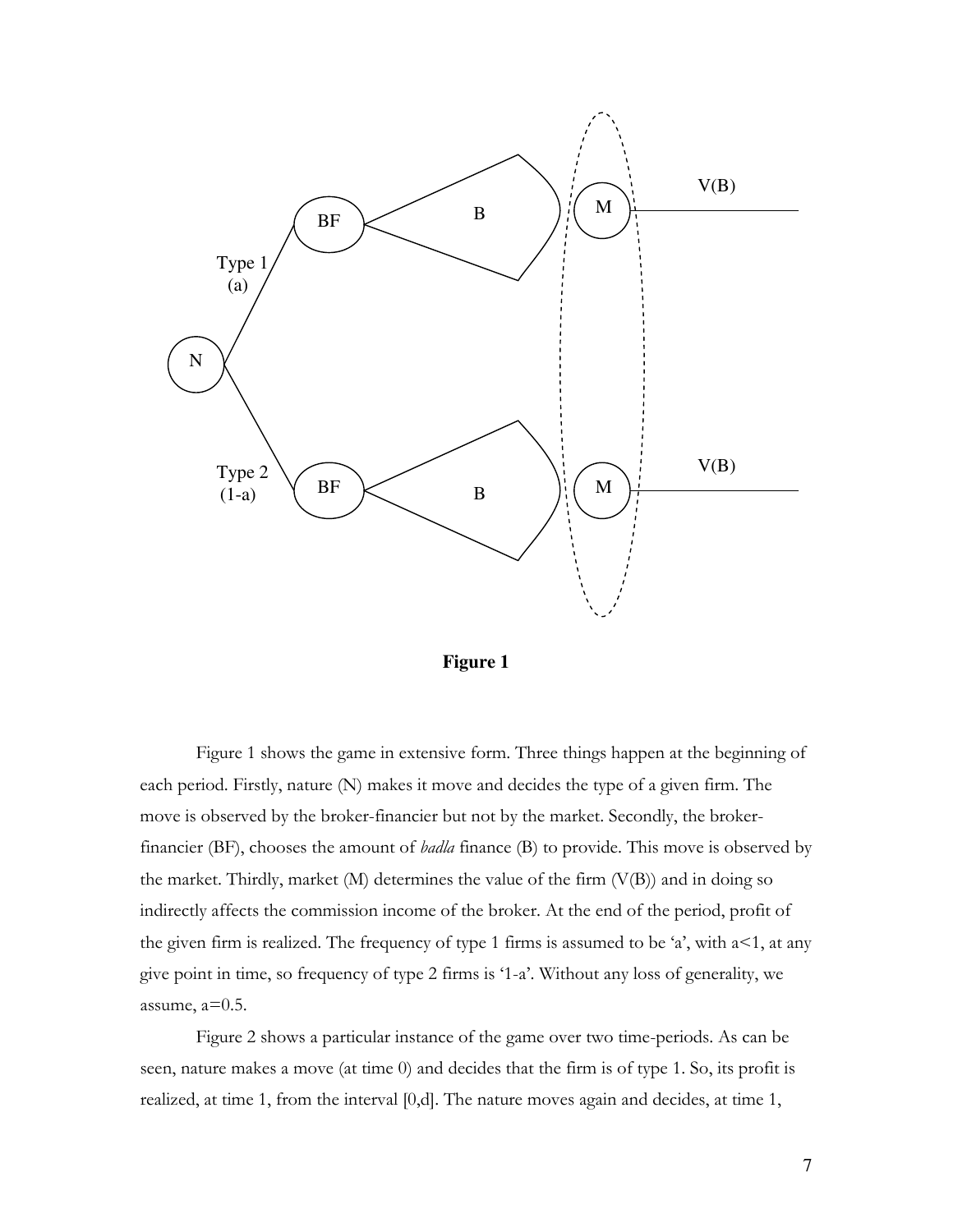

**Figure 2** 

that the firm is of type 2. Consequently, its profit is realized from the interval [0,c] at time 2. The game continues each period with the type randomly decided at the beginning of each period and profits appropriately drawn at the end of each period. Firms are dynamic entities and their profitability is never a constant. Fluctuation in type can be interpreted as changes in the environmental factors affecting a firm"s profitability.

If at time 0, the type of a given firm is revealed as type 1, its market value is:

$$
V_1 = \frac{d}{2(1+r)} + \frac{c+d}{4r(1+r)} - \frac{\lambda}{(1+r)}
$$
(1)

Where  $\lambda$  is the coefficient of risk aversion, and *r* is the discount rate.

Similarly, the market value of a type 2 firm is:

$$
V_2 = \frac{c}{2(1+r)} + \frac{c+d}{4r(1+r)} - \frac{\lambda}{(1+r)}
$$
(2)

Clearly,  $V_1 > V_2$ .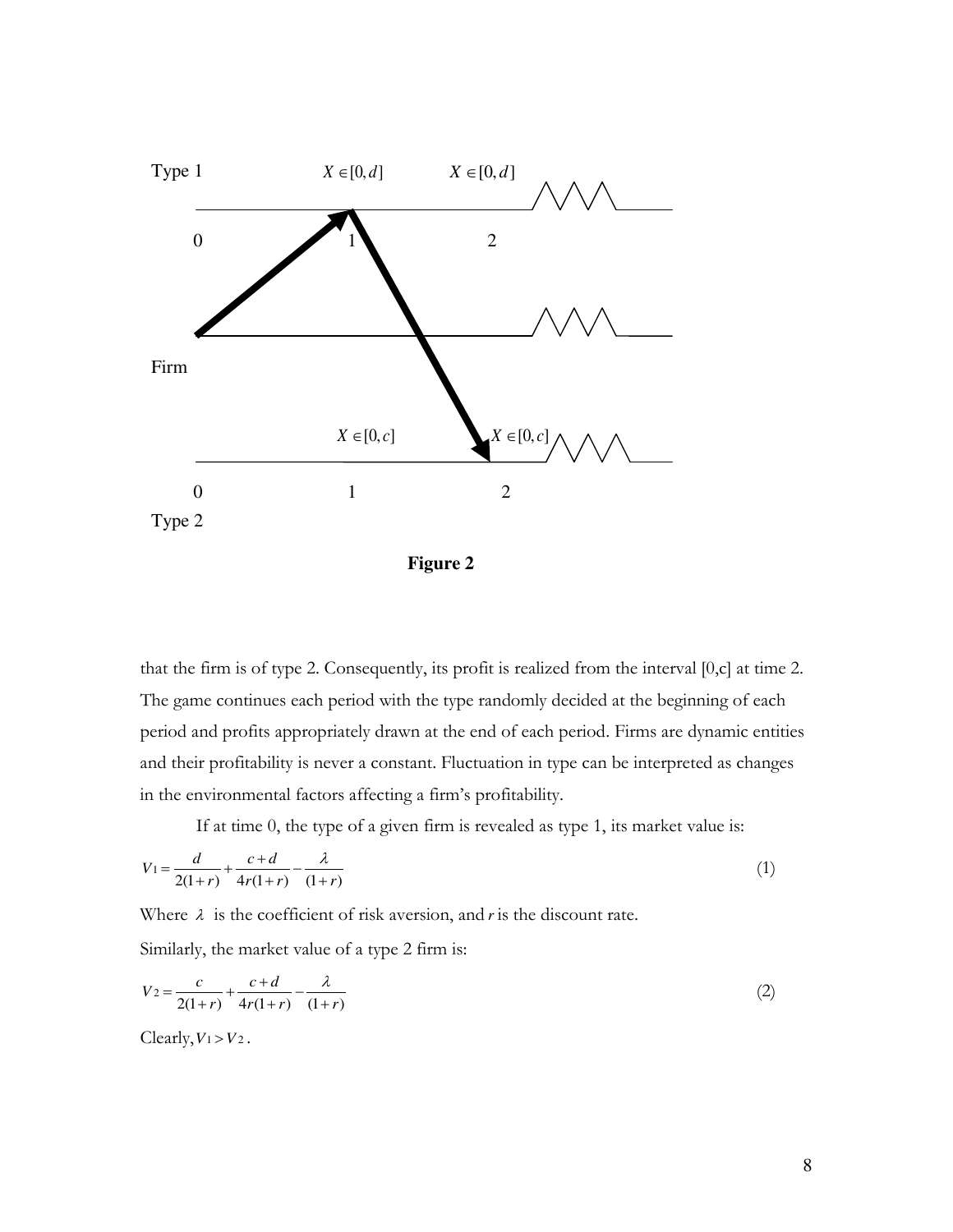We assume (without any loss of generality) that, in the beginning of each period, the total volume of transactions processed by the broker in each firm, in the absence of *badla*  financing, is exactly equal to the market value of the firm,

That is,

### *Commission Income* =  $f \cdot V$  (3)

Where  $0 < f < 1$  represents the commission percentage (usually  $2\%$ ) of the broker.

Apart from intermediating, the broker is also a *badla* financier. Broker-financier provides *badla* for one period. *Badla* relaxes the short-term liquidity constraint faced by the market; hence, it enhances the trading volume. Consequently, the broker-financier's commission income goes up:

$$
Commission Income = f \cdot V(B) + f \cdot B \tag{4}
$$

Equation (4) shows that *badla* is not only a potential signal (as it may transmit information) but is also productive for the broker as it directly increases his commission income. However, *badla* creates counterparty risk for the broker-financier. *Badla* is a debt given by the broker-financier to the market. If the profit realized at the end of the period is large enough to cover *badla* payment along with interest on *badla, i ,* the broker-financier gets his money back along with interest, otherwise he may lose a part/all of interest or/and a part/all of his *badla* investment. In general, there are three possibilities:

If 
$$
X \ge B + iB
$$
,  
\nIf  $B \le X < B + iB$ ,  
\n $H \le X < B$ ,  
\n $H \le B$ ,  
\n $H \le B$ ,  
\n $H \le B$ ,  
\n $H \le B$ ,  
\n $H \le B$ ,  
\n $H \le B$ ,  
\n $H \le B$ ,  
\n $H \le B$ ,  
\n $H \le B$ ,  
\n $H \le B$ ,  
\n $H \le B$ ,  
\n $H \le B$ ,  
\n $H \le B$ ,  
\n $H \le B$ ,  
\n $H \le B$ ,  
\n $H \le B$ ,  
\n $H \le B$ ,  
\n $H \le B$ ,  
\n $H \le B$ ,  
\n $H \le B$ ,  
\n $H \le B$ ,  
\n $H \le B$ ,  
\n $H \le B$ ,  
\n $H \ge B$ ,  
\n $H \ge B$ ,  
\n $H \ge B$ ,  
\n $H \ge B$ ,  
\n $H \ge B$ ,  
\n $H \ge B$ ,  
\n $H \ge B$ ,  
\n $H \ge B$ ,  
\n $H \ge B$ ,  
\n $H \ge B$ ,  
\n $H \ge B$ ,  
\n $H \ge B$ ,  
\n $H \ge B$ ,  
\n $H \ge B$ ,  
\n $H \ge B$ ,  
\n $H \ge B$ ,  
\n $H \ge B$ ,  
\n $H \ge B$ ,  
\n $H \ge B$ ,  
\n $H \ge B$ ,  
\n $H \ge B$ ,  
\n $H \ge B$ ,  
\n $H \ge B$ ,  
\n $H \ge B$ ,  
\n $H \ge B$ ,  
\n $H \ge B$ ,  
\n $H \ge B$ ,  
\n $H \ge B$ ,  
\n $H \ge B$ ,  
\n $H \ge B$ ,  
\n $H \ge B$ ,  
\n $H \ge B$ 

Using *k* to denote the type of the firm, that is,  $k \in \{c, d\}$ , expected *badla* income is:

Expected Badla Income = 
$$
\int_{0}^{B} (X - B) \frac{1}{k} dX + \int_{B}^{B+iB} (X - B) \frac{1}{k} dX + \int_{B+iB}^{k} iB \frac{1}{k} dX
$$
  
\n
$$
\Rightarrow Expected Badla Income = iB - \frac{B^{2}(1+i)^{2}}{2k}
$$
\n(6)

So, total payoff of the broker-financier is:<sup>4</sup>

$$
\pi = f \cdot V(B) + f \cdot B + \frac{1}{(1+r)} \left\{ iB - \frac{B^2 (1+i)^2}{2k} \right\} \tag{7}
$$

<sup>&</sup>lt;sup>4</sup> Here, we have assumed that the broker-financier is risk neutral. The analysis can easily be extended to the case of a risk averse broker-financier, however, such an extension does not add any value to the analysis.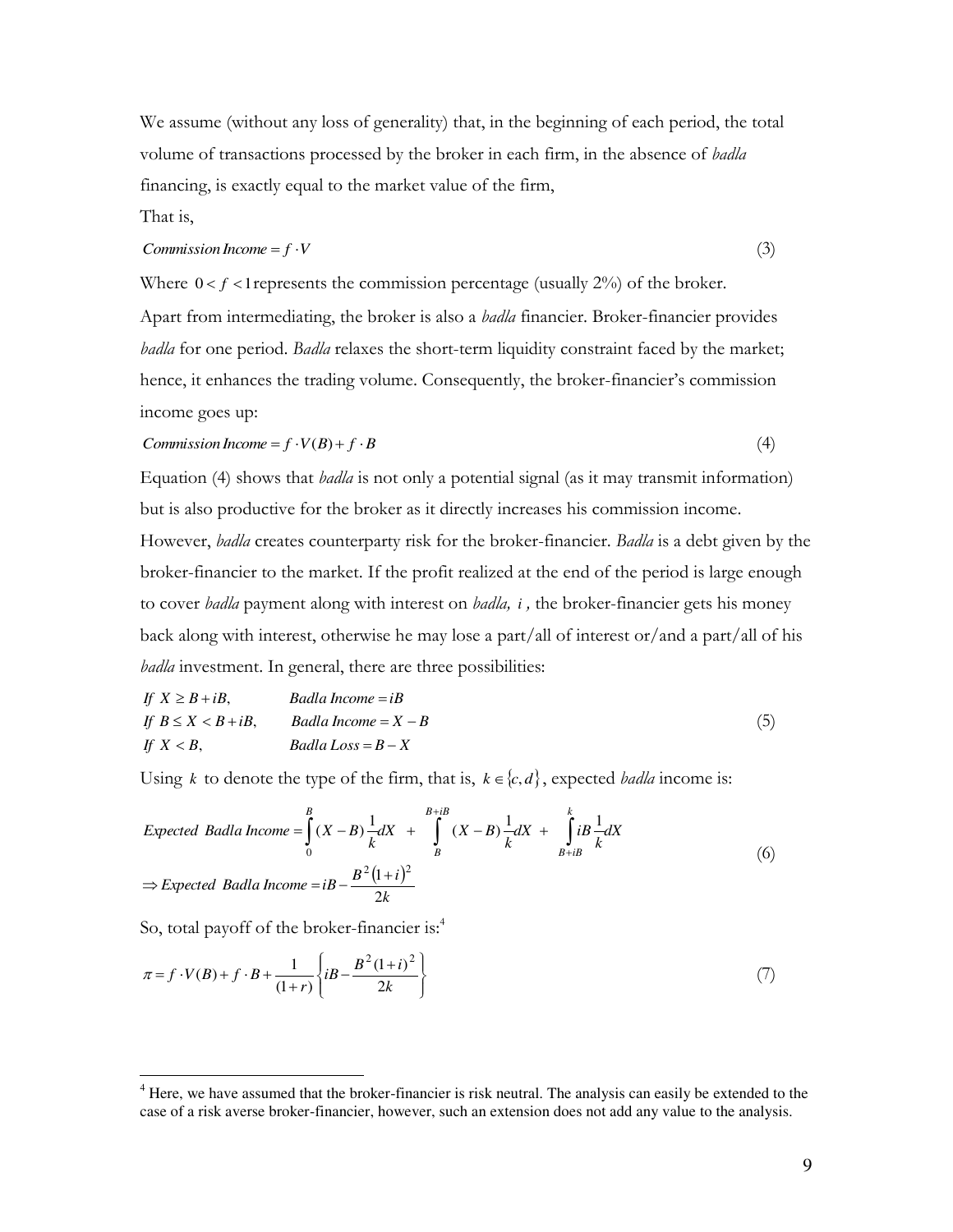In practice, the *badla* rate *i ,* is typically not too high from the risk-free rate. The *badla* market does not get much attention from banks, DFIs, and other financial institutions lending support to the theory that the *badla* market is not attractive in its own right. It is likely that it serves some other purpose (signaling?) for the broker-financier. Given that the commission percentage is small (typically 2%), and due to the low return on *badla*, we assume that *badla*  market is not attractive enough in its own right for the broker-financier. Specifically, we assume:

$$
f \cdot B + \frac{1}{(1+r)} \left\{ iB - \frac{B^2 (1+i)^2}{2k} \right\} < 0 \tag{8}
$$

Or equivalently,

$$
i \leq \overline{i}
$$
  
where  $\overline{i} = \left(\frac{k}{B} - 1\right) + \sqrt{\left(\frac{k}{B} - 1\right)^2 + \left\{\frac{2kf(1+r)}{B} - 1\right\}}$ 

Here, we have assumed that the broker-financier does not trade on his own behalf. This is a simplification only and does not affect the results. If we allow the broker-financier to trade on his own account then the incentive to signal the high type will be stronger due to the capital gains accruing to him from his own position. For example, if the total funds available with the broker-financier are I, and the *badla* amount needed to signal the high type is B, it is optimal for him to invest I-B in the high type.

So, *badla* financing is costly to the broker-financier due to the counterparty default possibility. And, return on *badla* is not large enough to counter it. However, *badla* is relatively more costly for the lower type (type 2). Can this difference in cost lead to credible transmission of information?

Proposition 1 provides an answer.

**Proposition 1 A separating equilibrium exists in which the broker-financier provides a positive amount of badla finance in type 1 and no badla finance is provided in type 2. The market correctly infers the type of each firm in equilibrium. The amount** 

of **badla** provided in type 1 is 
$$
\overline{B} = c \left\{ \frac{i + (1+r)f}{(1+i)^2} \right\} + \sqrt{c^2 \left\{ \frac{i + (1+r)f}{(1+i)^2} \right\}^2 + \frac{2cf(1+r)(V_1 - V_2)}{(1+i)^2}}
$$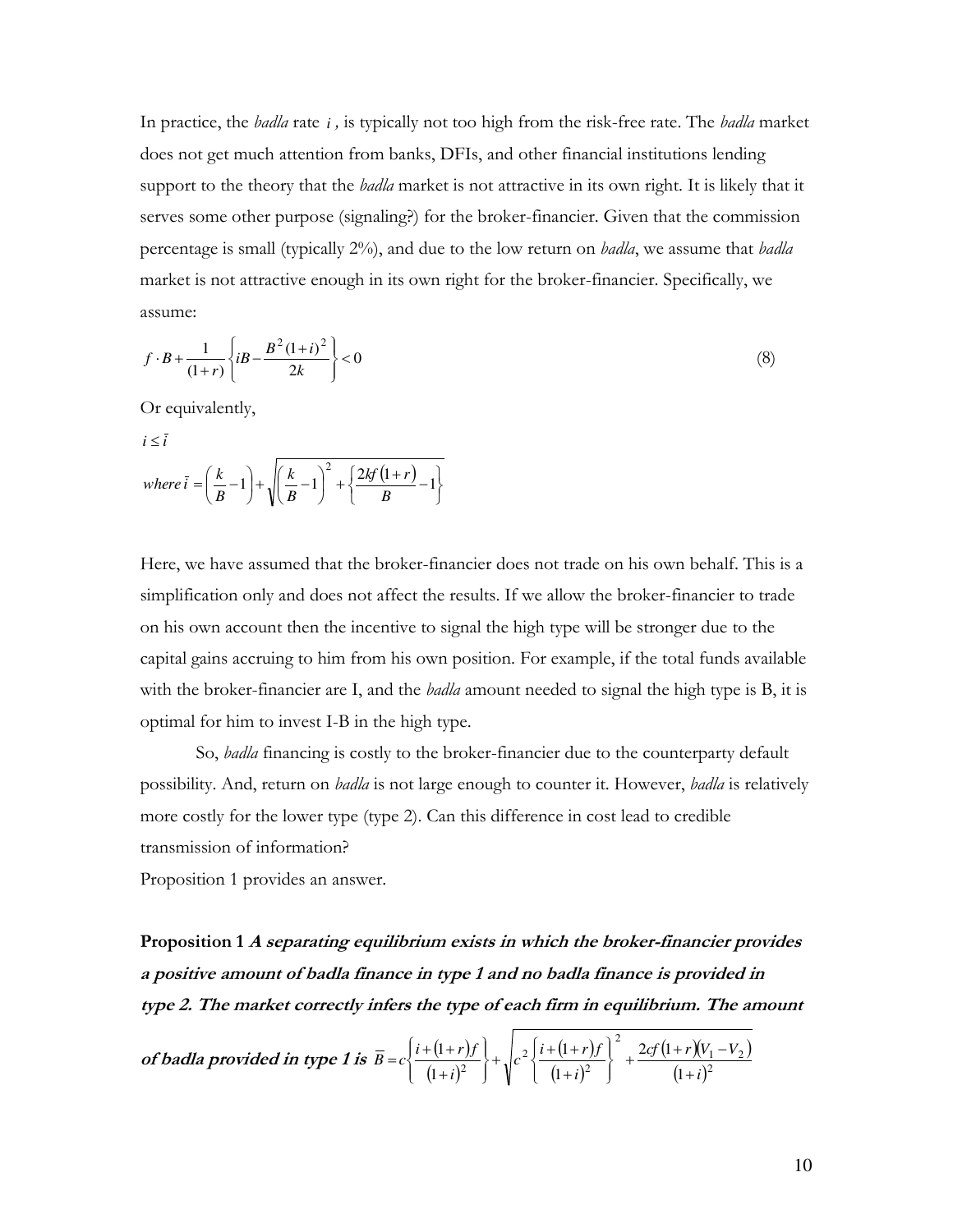**Proof.** In general, the following steps are involved in identifying a perfect Bayesian equilibrium (separating equilibrium is one example):

1) Specify beliefs of the receiver (market in our case).

2) Propose a strategy profile

3) Check to see that the strategy profile involves the best response of each player and the beliefs of the receiver satisfy Bayes rule.

In our case, market's beliefs are specified as:

 $P[$ *Firm* = *Type* 1|*B*  $\geq$  *B*] = 1 *and*  $P[$ *Firm* = *Type* 2|*B*  $\lt$  *B*] = 1

The proposed strategy profile is:

Badla provided in  $type1 = B$  and Badla provided in  $type2 = 0$ Commission Income  $(B \ge B) = f \cdot V_1 + f \cdot B$  and Commission Income  $(B < B) = f \cdot V_2 + f \cdot B$ 

For a separating equilibrium to exist, it must be true that the broker-financier has no incentive to deviate from providing no *badla* in type 2 to providing *badla* equal to  $\overline{B}$  in type 2. That is, the following inequality must be satisfied:

$$
f \cdot V_1 + f \cdot \overline{B} + \frac{1}{(1+r)} \left\{ i\overline{B} - \frac{\overline{B}^2 (1+i)^2}{2c} \right\} \le f \cdot V_2 \tag{9}
$$

The right hand side of the above inequality is the payoff to the broker-financier if he provides no *badla* and the left hand side is his payoff from providing *badla* equal to *B* in type2.

The inequality is binding at

$$
\overline{B} = c \left\{ \frac{i + (1+r)f}{(1+i)^2} \right\} + \sqrt{c^2 \left\{ \frac{i + (1+r)f}{(1+i)^2} \right\}^2 + \frac{2cf(1+r)(V_1 - V_2)}{(1+i)^2}}
$$
(10)

The broker-financier will not exceed the threshold specified by (10) in type 2. So, if *badla* 

slightly in excess of 
$$
\overline{B} = c \left\{ \frac{i + (1+r)f}{(1+i)^2} \right\} + \sqrt{c^2 \left\{ \frac{i + (1+r)f}{(1+i)^2} \right\}^2 + \frac{2cf(1+r)(V_1 - V_2)}{(1+i)^2}}
$$
 is provided in

type-1, and no *badla* is provided in type 2 (since providing *badla* in type-2 will further lower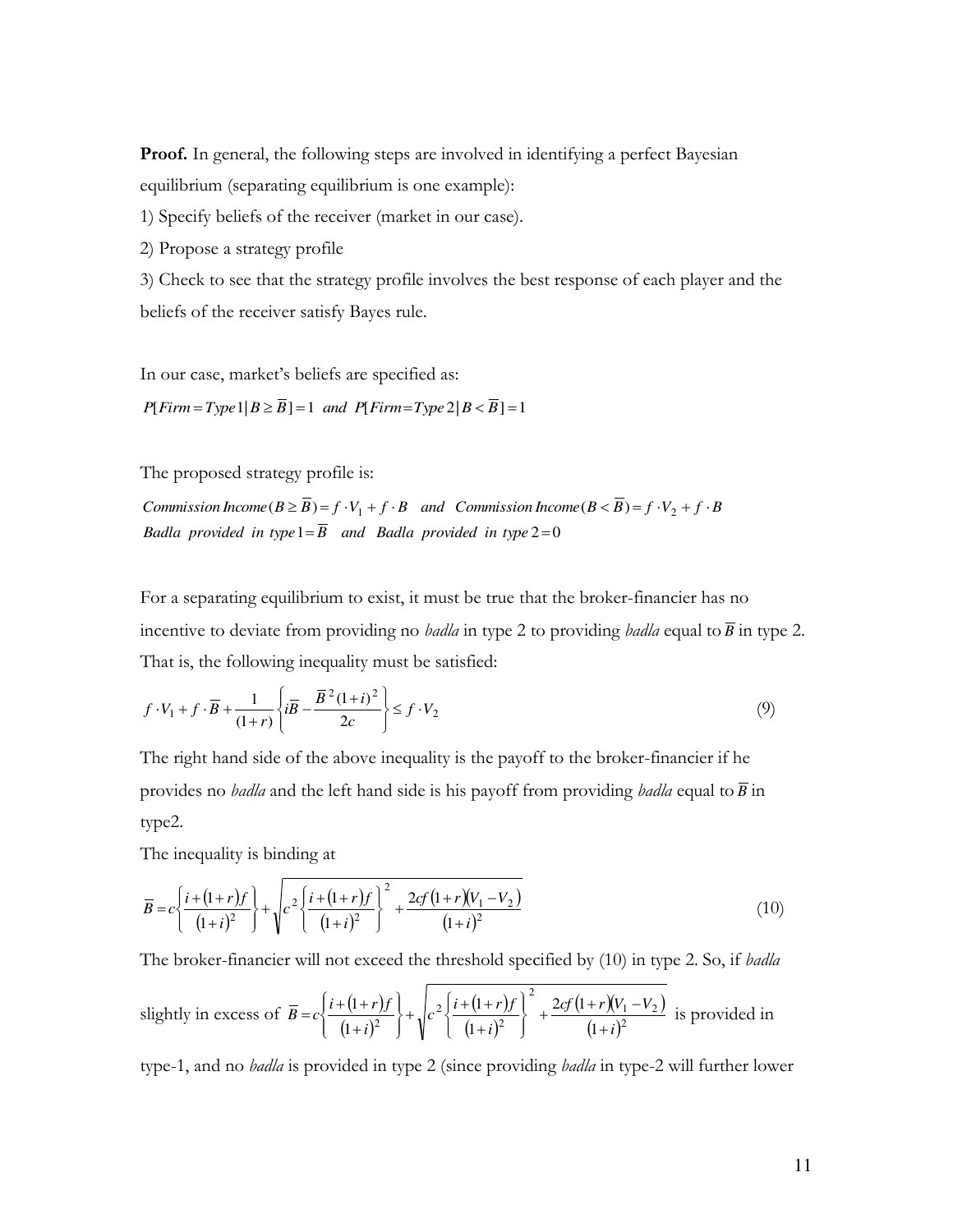the income of the broker-financier), then full discrimination of the types takes place and a separating equilibrium exists. Providing  $\overline{B}$  in type 1 is feasible since  $d > c$  implying

$$
f \cdot V_1 + f \cdot \overline{B} + \frac{1}{(1+r)} \left\{ i\overline{B} - \frac{\overline{B}^2 (1+i)^2}{2d} \right\} > f \cdot V_2.
$$

▄

*Badla* finance, as an instrument, can be used to credibly transmit information, as the model shows. In this sense, it can be considered a creative market response to the information gaps existing in prominent emerging markets of South Asia.

In emerging markets, the question of information transmission becomes even more important since legal and institutional preconditions for proper information flow as pointed out in Black (2001) typically do not exist. It is clear, even to a causal observer, that ground realities in emerging markets are very different from the developed markets. How do these markets respond? How do they continue to function? Perhaps, emerging markets respond by developing innovative information transmission mechanisms. That is, mechanisms unique to them. *Badla* is one example of an endogenously emerged mechanism that may serve the crucial need of information transmission.

Next, we show that there also exists a continuity of pooling equilibria in which no information transmission takes place.

**Proposition 2 There exists a continuity of pooling equilibria in which no information**  transmission takes place. Each point in the interval  $[0, B^*]$  can support a pooling

$$
\text{equilibrium. } B^* = \left\{ \frac{i + f(1+r)}{(1+i)^2} \right\} c \quad + \quad \sqrt{c^2 \left\{ \frac{i + f(1+r)}{(1+i)^2} \right\}^2 + \frac{2c \cdot f(1+r)}{(1+i)^2} \left\{ \frac{V_1 + V_2}{2} - V_2 \right\}}
$$

**Proof.** As mentioned in the proof of proposition 1, there are three steps in identifying perfect Bayesian equilibria. In this case, beliefs of the receiver (market) are:

$$
P[Firm = Type 2|B \neq B^*]=1
$$
,  $P[Firm = Type 1|B = B^*]=0.5$  and  $P[Firm = Type 2|B = B^*]=0.5$ 

The proposed strategy profile is: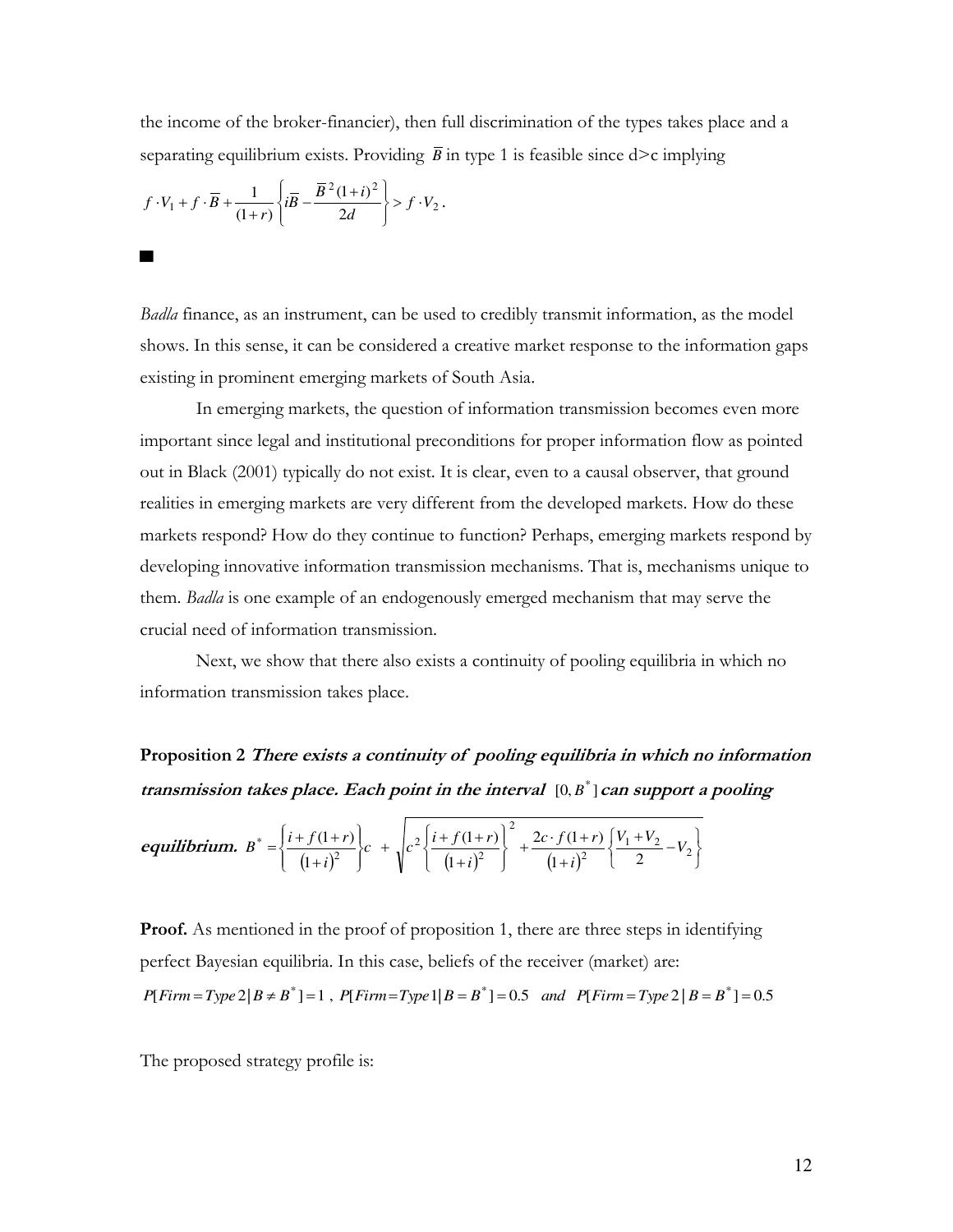*Badla provided in type*  $1 = B^*$  *and Badla provided in type*  $2 = B^*$ Commission Income  $(B = B^*) = f \cdot \frac{V_1 + V_2}{2} + f \cdot B^*$  and Commission Income  $(B \neq B^*) = f \cdot V_2 + f \cdot B^*$ 

Given that the most tempting deviation for the broker-financier in type 2 from  $B^*$  is to 0, the value of  $B^*$  is determined from the incentive constraint faced by the broker-financier in type2 as follows:

$$
f \cdot \frac{V_1 + V_2}{2} + f \cdot B^* + \frac{1}{(1+r)} \left\{ iB^* - \frac{B^{*2}(1+i)^2}{2c} \right\} = f \cdot V_2 \tag{11}
$$

In (11), the R.H.S is the broker-financier's payoff from providing no *badla* in type 2. The L.H.S. is the broker-financier's payoff from providing *badla* equal to  $B^*$ . Solving for  $B^*$ :

$$
B^* = \left\{ \frac{i + f(1+r)}{(1+i)^2} \right\} c + \sqrt{c^2 \left\{ \frac{i + f(1+r)}{(1+i)^2} \right\}^2 + \frac{2c \cdot f(1+r)}{(1+i)^2} \left\{ \frac{V_1 + V_2}{2} - V_2 \right\}}
$$

▄

Beyond this value, the broker-financier has an incentive to deviate from the pooling equilibrium in type 2.

**Corollary 1 The pooling equilibrium at B=0 is superior to other pooling equilibria from the point of view of the broker-financier.** 

**Proof.** Follows directly from the assumption  $f \cdot B + \frac{1}{(1+r)} \left\{iB - \frac{B - (1+t)}{2k}\right\} < 0$  $(1+i)$  $(1 + r)$ 1  $\int_{i\mathbf{p}} B^2 (1+i)^2$  $\prec$ J  $\left\{ \right.$  $\mathbf{I}$  $\overline{\mathcal{L}}$  $\left\{ \right.$  $B + \frac{1}{(1+r)} \left\{ iB - \frac{B^2(1+r)}{2k} \right\}$ *k*  $f \cdot B + \frac{1}{(1+r)} \left\{ iB - \frac{B^2 (1+i)^2}{2k} \right\} < 0.$ 

We mentioned in the introduction that, quite extra-ordinarily, brokers at the Karachi Stock Exchange signed a petition, in early 2009, calling for the elimination of *badla.* . Perhaps, in the light of our model, the earlier decision to cap *badla* volumes may have played a role. Since  $B^* < \overline{B}$ , plausibly *badla* capping might have forced a pooling equilibrium. As pooling at B=0 is better for the broker-financier, enthusiasm for *badla,* in the broker community, subsequently faded.

 So far, we have discussed the model with two types only. The model can be generalized to include infinitely many types. This is done in the next section.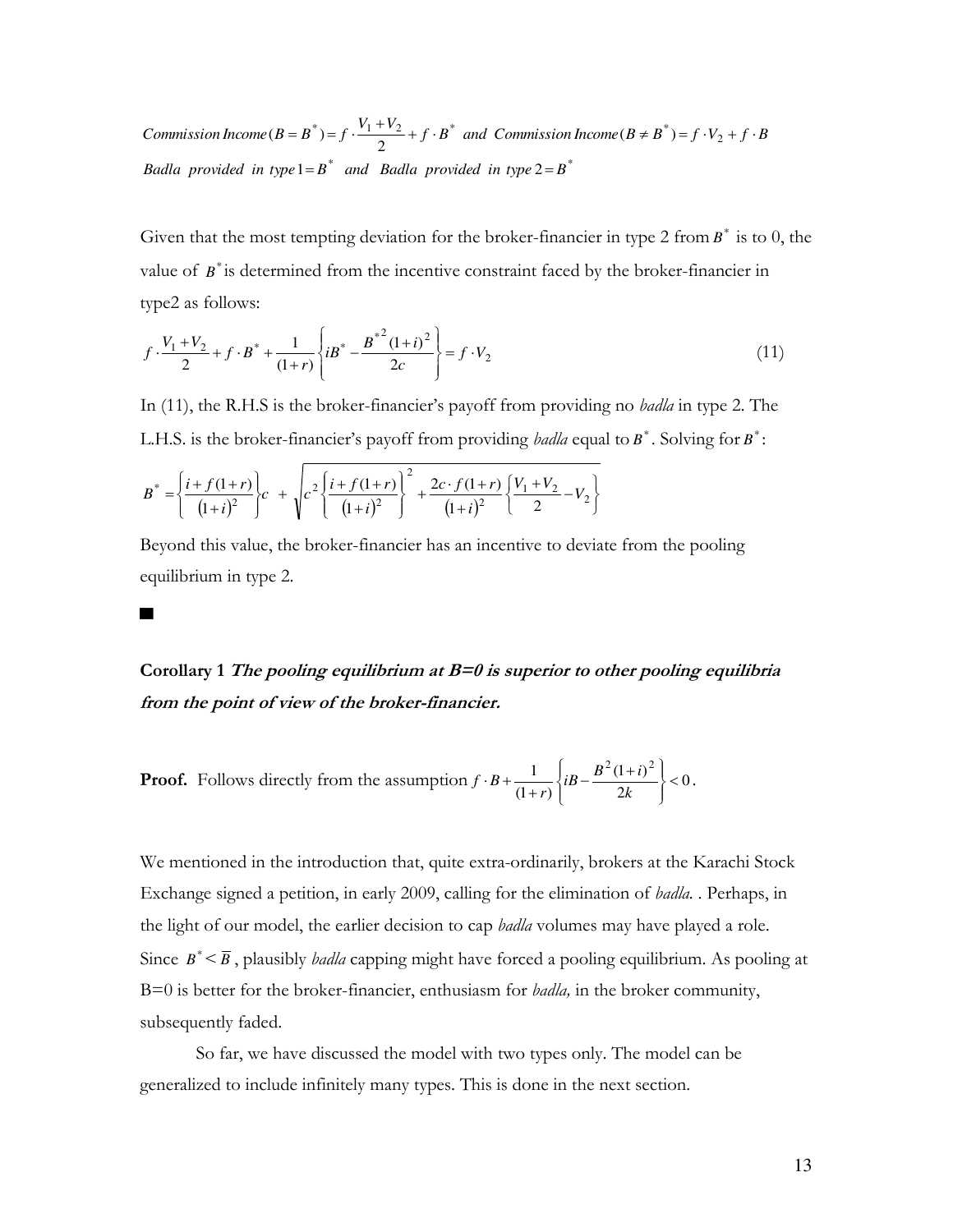#### **2. The General Model with Infinitely Many types**

Finding pooling equilibria for infinitely many types is straightforward as we only need the incentive constraint of the broker-financier in the lowest type (as shown in proposition 2). The pooling equilibria essentially remain the same.

 To find a separating equilibrium, we assume that the types are characterized by a random variable, K, uniformly distributed on an interval [c , d]. As before, the brokerfinancier knows the types of all firms whereas outsiders (market) do not have this information. The game remains essentially the same with one difference. Instead of choosing from two types in the beginning of each period, nature now chooses from infinity many types.

Proposition 3 identifies a unique separating equilibrium.

**Proposition 3 A unique separating equilibrium exists in which the types are correctly revealed by the amount of badla financing provided:** 

$$
K(B) = -\left\{ (1+r) + \frac{i}{f} \right\} B + \sqrt{\left\{ \left[ (1+r) + \frac{i}{f} \right] B - c \right\}^2 + 2 \left\{ \frac{B^2 (1+i)^2}{f} \right\}}
$$

**Proof.** The broker-financier solves the following optimization problem in each type of stock. He chooses B to maximize his total payoff in each stock.

$$
\pi = f \cdot V(B) + f \cdot B + \frac{1}{(1+r)} \left\{ iB - \frac{B^2 (1+i)^2}{2k} \right\}
$$

$$
\Rightarrow \frac{d\pi}{dB} = f \cdot \frac{K'(B)}{2(1+r)} + f + \frac{1}{(1+r)} \left\{ i - \frac{B(1+i)^2}{K} \right\}
$$

The first order condition is:

$$
f \cdot \frac{K'(B)}{2(1+r)} + f + \frac{1}{(1+r)} \left\{ i - \frac{B(1+i)^2}{K} \right\} = 0
$$

By re-arranging the first order condition:

$$
K \cdot K'(B) + 2K(1+r) + \frac{2Ki}{f} = \frac{2B(1+i)^2}{f}
$$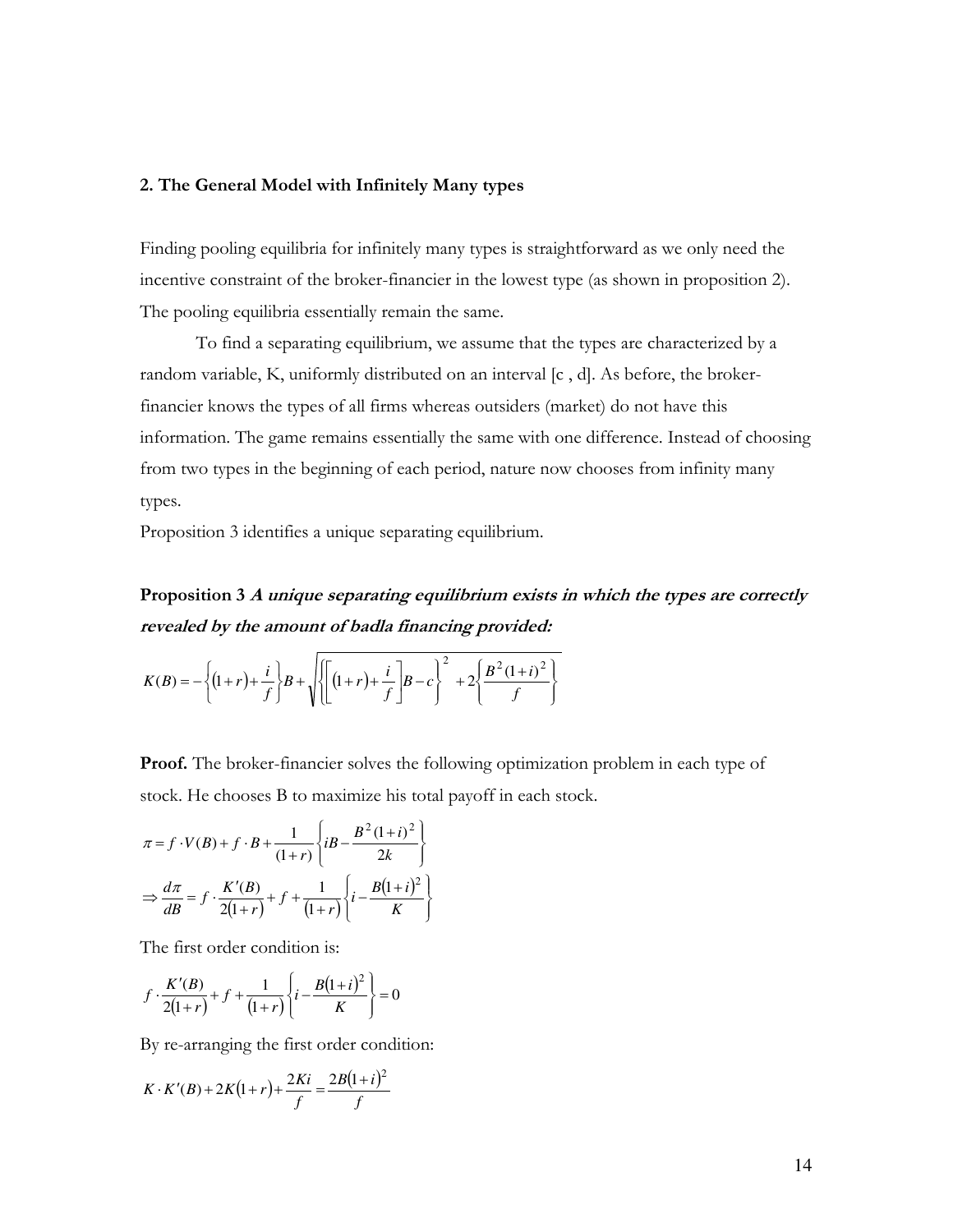$$
\Rightarrow K \cdot \frac{dK(B)}{dB} + 2K(1+r) + \frac{2Ki}{f} = \frac{2B(1+i)^2}{f}
$$

$$
\Rightarrow \int K \cdot dK(B) + \int \left\{ 2K(1+r) + \frac{2Ki}{f} \right\} dB = \int \frac{2B(1+i)^2}{f} dB
$$

$$
\Rightarrow \frac{K^2}{2} + \int \left\{ 2K(1+r) + \frac{2Ki}{f} \right\} dB = \frac{B^2(1+i)^2}{f} + z \tag{12}
$$

where z is the constant of integration.

The middle term can be re-arranged as:

$$
\left\{2(1+r)+\frac{2i}{f}\right\}\int K(B)dB
$$
  
sin ce K'(B) can be approximated as  $\frac{K(B)-K(0)}{B}$ ,

$$
K(B) = K'(B)B + K(0)
$$
  
So,  

$$
\left\{2(1+r) + \frac{2i}{f}\right\} \left\{K'(B)BdB + \int K(0)dB\right\}
$$

Since there is no incentive to signal the lowest type,  $K(0) = c$ 

Hence,

$$
\left\{2(1+r)+\frac{2i}{f}\right\}\left\{\int K'(B)BdB+cB\right\} \tag{13}
$$

 $\frac{K(0)}{B}$ , we have

Using integration by parts,

$$
\int K'(B)BdB = \int \frac{dK(B)}{d(B)}B \cdot dB = \int B dK(B) = B \cdot K(B) - \int K(B).dB \tag{14}
$$

Substituting (14) in (13),

$$
\left\{2(1+r)+\frac{2i}{f}\right\}\left\{\int K'(B)BdB+cB\right\} = \left\{2(1+r)+\frac{2i}{f}\right\}\left\{B\cdot K(B)-\int K(B)dB+cB\right\}
$$

$$
\Rightarrow \left\{2(1+r)+\frac{2i}{f}\right\}\left\{B\cdot K(B)-\int K(B)dB+cB\right\} = \left\{2(1+r)+\frac{2i}{f}\right\}\int K(B)dB
$$

$$
\Rightarrow \int K(B)dB = \frac{B\cdot K(B)+cB}{2}
$$

It follows,

$$
\left\{2(1+r)+\frac{2i}{f}\right\}\int K(B)dB = \left\{2(1+r)+\frac{2i}{f}\right\}\frac{B\cdot K(B)+cB}{2}
$$
\n(15)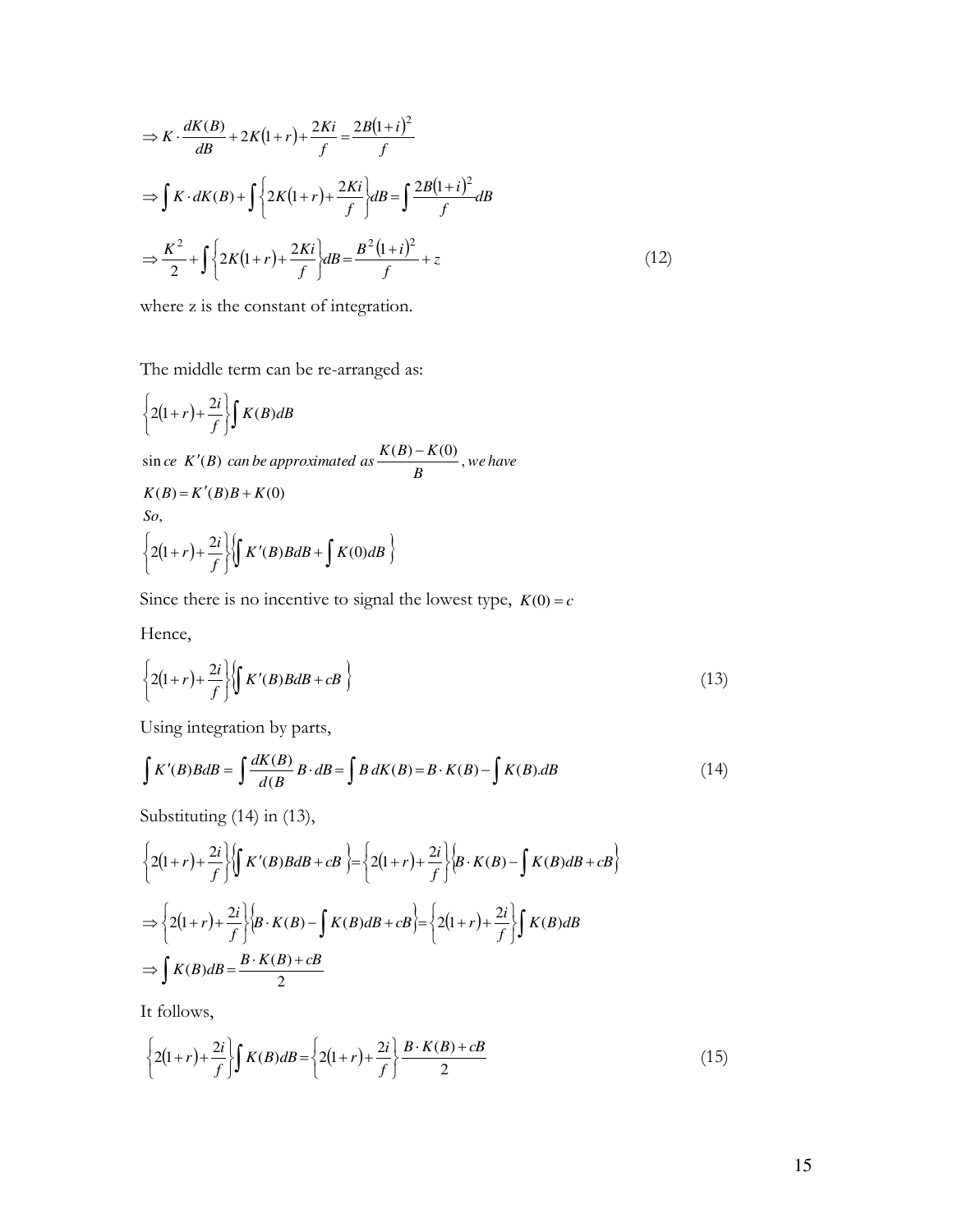Substituting (15) in (12),

$$
\frac{K(B)^2}{2} + \int \left\{ 2K(B)(1+r) + \frac{2K(B)i}{f} \right\} dB = \frac{B^2 (1+i)^2}{f} + z
$$
\n
$$
\Rightarrow \frac{K(B)^2}{2} + \left\{ 2(1+r) + \frac{2i}{f} \right\} \frac{B \cdot K(B) + cB}{2} = \frac{B^2 (1+i)^2}{f} + z
$$
\n(16)

Since there is no incentive to provide a signal in the lowest type, that is, B=0 for the lowest type, we have:

$$
z = \frac{K(0)^2}{2} = \frac{c^2}{2}
$$

So, (16) becomes,

$$
\frac{K(B)^2}{2} + \left\{ 2(1+r) + \frac{2i}{f} \right\} \frac{B \cdot K(B) + cB}{2} = \frac{B^2 (1+i)^2}{f} + \frac{c^2}{2}
$$
 (17)

Finally, solving for K(B),

$$
K(B) = -\left\{ (1+r) + \frac{i}{f} \right\} B + \sqrt{\left\{ (1+r) + \frac{i}{f} \right\}^2 \times B^2 + 2 \left\{ \frac{B^2 (1+i)^2}{f} \right\} + c^2 - 2cB \left\{ (1+r) + \frac{i}{f} \right\}}
$$
  

$$
K(B) = -\left\{ (1+r) + \frac{i}{f} \right\} B + \sqrt{\left\{ \left[ (1+r) + \frac{i}{f} \right] B - c \right\}^2 + 2 \left\{ \frac{B^2 (1+i)^2}{f} \right\}}
$$
(18)

(18) permits full discrimination of types and there is no incentive to signal a *false* type.

▄

*Badla* has been banned in both India and Pakistan, primarily, because of the ripple effects of the counterparty risk. When *badla* borrowers default, broker-financiers are hit, and if brokers default as a result, it causes panic. So, the counterparty risk embedded in *badla* finance directly contributes to the systematic risk. Consequently, the overall risk perception of the market is adversely affected. However, *badla* has its benefits too, primarily, it may serve the purpose of information transmission as identified in this paper. The emergence and long life of *badla* is an example of market's ability to find creative solutions when faced with serious information asymmetries. Perhaps, other emerging markets, have responded in their own unique ways, and found ways to transmit information.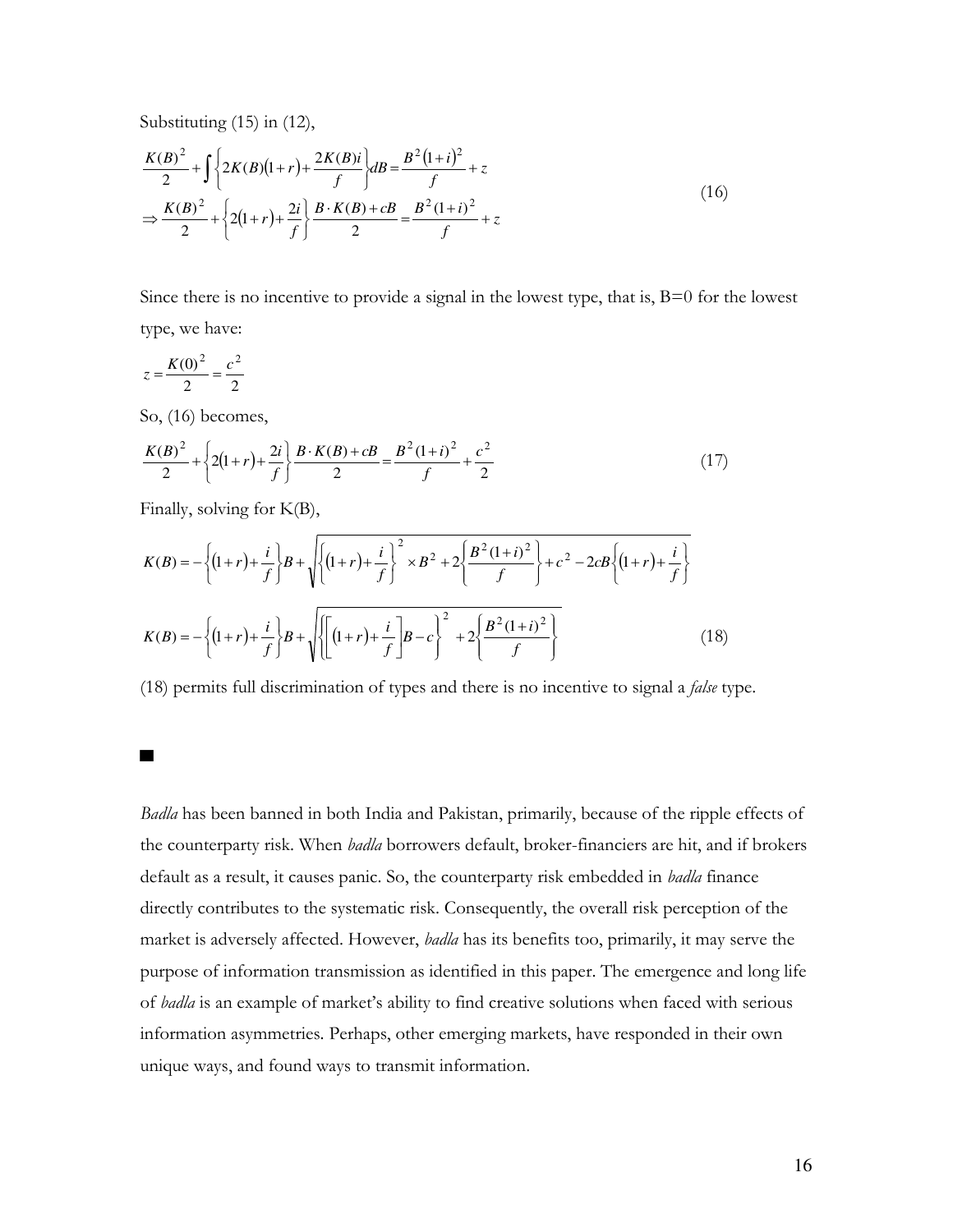### **3. Conclusion**

We have considered a peculiar COT facility associated with prominent equity markets in South Asia. The instrument known as *badla* may actually be an institutional response to the information gap existing in these markets. The information gaps in these emerging markets tend to be fairly serious since legal and institutional pre-conditions for proper information flows are not present in these markets. *Badla* may serve a useful purpose by eliminating such information gaps.

Information transmission is a serious consideration, especially for emerging markets as severe information asymmetries are likely to exist in developing markets. The model presented here illustrates that, perhaps, these markets are responding to the challenge in their own unique ways. Identifying such mechanisms in other emerging markets is an interesting task for future research.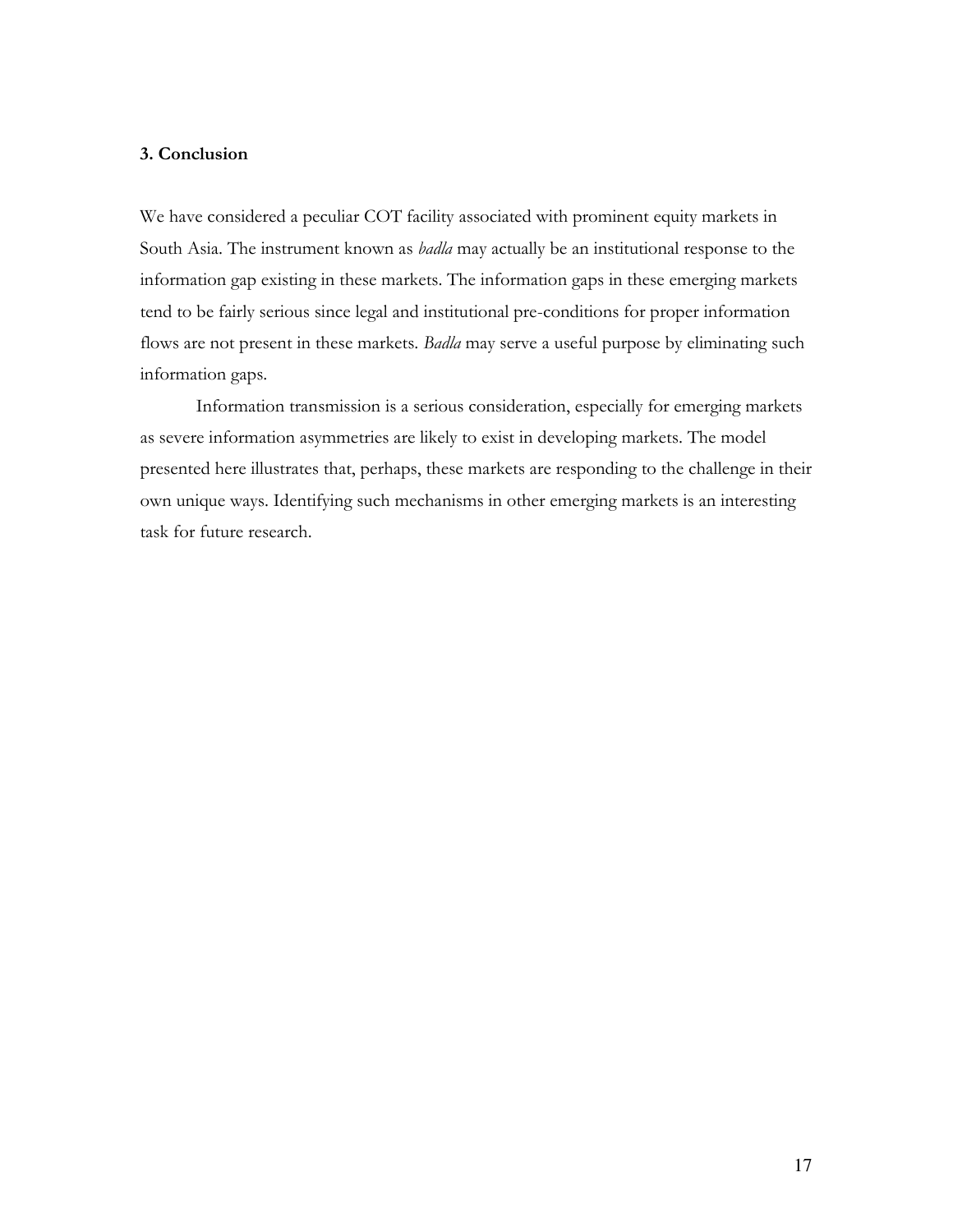### **References**

Akerlof, George A. (1970), "The Market for "Lemons": Quality Uncertainty and Market Mechanism", *Quarterly Journal of Economics*, Vol. 84, 3, 488-500.

Ben-Shahar, D. (2004), "Productive Signaling Equilibria and Over-Maintenance: An Application to Real Estate Market", *The Journal of Real Estate Finance and Economics,* 28, 255- 271.

Berkman, H. and Eleswarapu, Vinket R. (1998), "Short-term Traders and Liquidity: A Test using Bombay Stock Exchange Data", *Journal of Financial Economics*, 47, 339- 355.

Bhattacharya, S. (1979), "Imperfect Information, Dividend Policy, and "the Bird in the Hand Fallacy" ", *Bell Journal of Economics*, 10, 259-270.

Black, B. (2001), "The Legal and Institutional Preconditions for Strong Stock Markets", *UCLA Law Review*, 48, 781-855.

Choi, J. P. (2001). <sup>"</sup> Planned Obsolescence as a Signal of Quality," *International Economic Journal* 15, 59–79

Echeverri-Gent, J. (2002), "Politics of Market Microstructure: Reforming India"s Equity Market Institutions", *Paper presented at the annual meeting of American Political Science Association*, [http://www.allacademic.com/meta/p65338\\_index.html.](http://www.allacademic.com/meta/p65338_index.html)

John, K. and William J. (1985), "Dividends, Dilution and Taxes", *Journal of Finance,* 40, 1053-1070.

Khwaja, A., and Mian, A. (2005), "Unchecked Intermediaries: Price Manipulation in an Emerging Market", *Journal of Financial Economics,* 

Leland, H. and Pyle, D. (1977), "Information Asymmetries, Financial Structure, and Financial Intermediation", *Journal of Finance*, 32, 371-387.

Lutz, N. A. (1989). "Warranties as Signals under Consumer Moral Hazard," Rand Journal of *Economics* 20, 239–255

Meyers, S. and Majluf, N. (1984), "Corporate Financing and Investment Decisions when Firms have Information that Investors do not have", *Journal of Financial Economics*, 13, 187-221.

Milgrom, P., and J. Roberts. (1986). "Prices and Advertising Signals of Product Quality," *Journal of Political Economy* 94, 796–821

Miller, Merton H., and Rock, K. (1985), "Dividend Policy under Asymmetric Information", *Journal of Finance*, 40, 1031-1051.